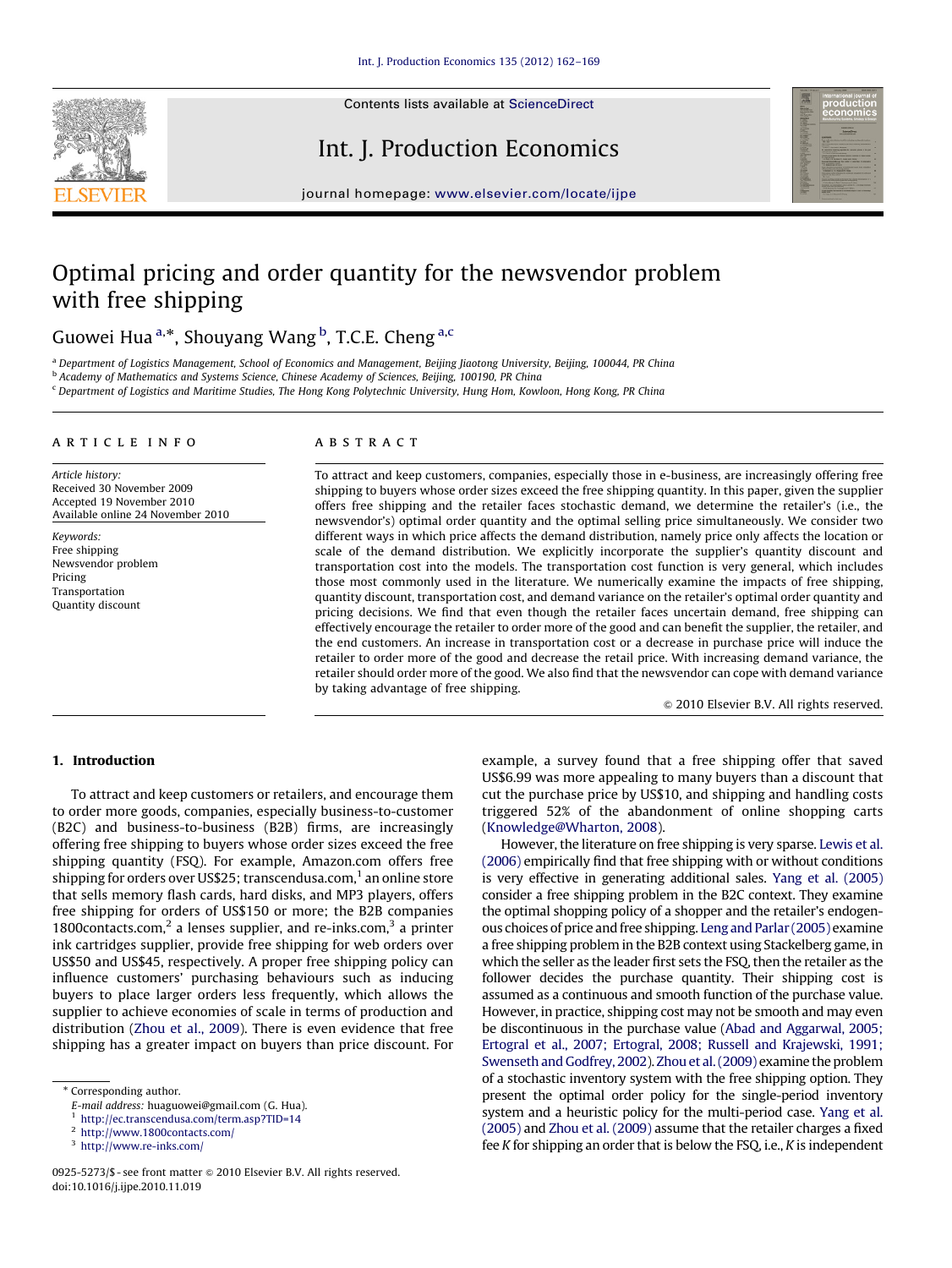of the order value. In B2C transactions, it is reasonable to assume that the shipping cost for any order that is below the FSQ is a fixed fee since a customer's order quantity is usually relative small. However, this assumption may not be valid for a supplier–retailer system or B2B transactions because the order quantities are usually very large and the quantity dispersion of the orders is usually large.

In practice, suppliers and shippers commonly offer quantity discounts and freight discounts to retailers. However, all the above literature does not capture these discount schedules ([Leng and Parlar,](#page--1-0) [2005](#page--1-0) implies freight discount, but their shipping cost is a continuous and smooth function of the purchase value). [Leng and Parlar \(2005\)](#page--1-0) and [Zhou et al. \(2009\)](#page--1-0) do not incorporate pricing decisions into their models. In fact, the free shipping policies of suppliers have a significant impact on the optimal pricing decisions of retailers. To fill this gap, [Hua et al. \(under review\)](#page--1-0) investigate the optimal order lot sizing and pricing strategies with free shipping based on the EOQ model in the B2B context. They incorporate quantity discount, freight discount, and pricing decision into the model. Their transportation cost function is very general, which includes all the transportation cost functions used in the above studies, except [Leng and Parlar](#page--1-0) [\(2005\)](#page--1-0), and other most commonly used ones in the literature as special cases. However, they assume that the demand faced by the retailer is deterministic or price-dependent.

This paper address a new free shipping problem in the B2B context where the demand faced by the retailer is stochastic and the retail price affects the demand distribution. We determine the retailer's optimal order quantity and the retail price simultaneously. In view of the fact that the product life cycle is shortening and more products possess the attributes of fashion or seasonal goods, we use the classical newsvendor problem framework to deal with the problem. We consider two different ways in which price affects the distribution of demand, namely price only affects the location or scale of the demand distribution. The newsvendor problem that incorporates the pricing decision was originally investigated by [Whitin \(1955\)](#page--1-0) and [Karlin and Carr \(1962\).](#page--1-0) [Petruzzi and Dada](#page--1-0) [\(1999\)](#page--1-0) and [Yao et al. \(2006\)](#page--1-0) present reviews and extensions of the problem. [Agrawal and Seshadri \(2000\)](#page--1-0) examine the newsvendor problem in which a risk-averse retailer faces uncertain customer demand and makes purchase order quantity and selling price decisions with the objective of maximizing the expected utility. Different from the above literature, we examine the problem with free shipping and incorporate both quantity and freight discounts into the models, which are commonly faced by the newsvendor. We present the methods to find the optimal order quantity and pricing decisions and numerically examine the impacts of free shipping, quantity discount, transportation cost, and demand variance on the newsvendor's optimal order quantity and pricing decisions. We obtain some new and interesting management insights that are relevant to both theory and practice.

This paper is organized as follows: In Section 2 we present the transportation cost function. In Sections 3 we formulate the free shipping problem when price only affects the location or scale of the demand distribution, and examine the optimal order and pricing decisions. In Section 4 we present numerical results on the impacts of the FSQ, quantity discount, transportation cost, and demand variance on the newsvendor's optimal order quantity and pricing decisions. Finally we conclude the paper and suggest topics for future research.

#### 2. Quantity discount and transportation cost

In this section we introduce the quantity discount schedule and the transportation cost function for the problem under study. To encourage retailers to order more goods, suppliers usually offer quantity and freight discounts to their retailers, which benefit both suppliers and retailers by achieving economies of scale. The discount schedules commonly examined in the literature are either all-unit discount or incremental discount. All-unit discount means that purchasing larger quantities results in progressively lower unit purchase prices for the entire lot, while incremental discount means the progressively lower unit purchase prices only apply to units purchased above specified quantities. Since all-unit discount is the most common and prevalent in practice, we assume the quantity discount in this paper is of the all-unit type.

In practice, shipping service providers usually offer freight rate discounts to customers, which are similar to quantity discounts but are usually based on weight, applicable to units of a single product. In this paper we focus on a single product, so the transportation cost can be based on units. Transportation cost function with all-unit discount can be classified into one with over-declaration and another without over-declaration.

Following [Hua et al. \(under review\)](#page--1-0), we adopt in this paper a general transportation cost function as follows:

$$
FC(Q) = u_i + v_i Q, \ u_i \ge 0, \ v_i \ge 0, \quad Q \in [M_i, M_{i+1}), \ i = 0, 1, 2, \dots, m,
$$
\n(1)

$$
u_i + v_i M_{i+1} \ge u_{i+1} + v_{i+1} M_{i+1}, \quad i = 0, 1, 2, \dots, m-1, \ M_{m+1} = +\infty,
$$
\n(2)

where  $M_{i+1}$ ,  $i=0,1,2,\ldots, m-1$ , in (2) are price discount points. [Hua](#page--1-0) [et al. \(under review\)](#page--1-0) shows that many transportation cost functions used in the literature are special cases of our cost function. For example, when  $u_i = 0$ ,  $v_i \neq 0$ , the cost function is the all-unit freight discount without over-declaration, and when  $u_k = 0$ ,  $v_k \neq 0$ ,  $k =$ 0,2,4, ..., and  $u_1 \neq 0$ ,  $v_1 = 0$ ,  $l = 1,3,5,...$ , the cost function is that with over-declaration, which is the same as the cost functions in [Ertogral et al. \(2007\).](#page--1-0) When  $u_i = K$  and  $v_i = 0$ , the cost function is the same as those in [Yang et al. \(2005\)](#page--1-0) and [Zhou et al. \(2009\)](#page--1-0). In addition, the cost functions in [Abad and Aggarwal \(2005\)](#page--1-0) and [Abad](#page--1-0) [\(2006\)](#page--1-0) are special cases of our cost function, too. Furthermore, [Hua](#page--1-0) [et al. \(under review\)](#page--1-0) show that the transportation cost for the incremental freight discount schedule is also a special case of our cost function, so our cost function is very general.

It is noted that the price-break points in the quantity discount schedule may not be the same price-break points in the freight cost schedule, and the FSQ may not be exactly one of the above pricebreak points. In view of this, we arrange the price-break points in quantity and freight cost discounts and the FSQ in non-decreasing order. Without loss of generality, we assume  $M_0 < M_1 < M_2 <$  $\cdots < M_m$  and the FSQ is  $M_{i0}$ , say. The quantity discount schedule and transportation cost can be re-formulated easily according to these price-break points [\(Hua et al., under review\)](#page--1-0).

There are plentiful studies on purchase decisions incorporating quantity discount and shipping cost, such as [Tersine and Barman](#page--1-0) [\(1991\),](#page--1-0) [Burwell et al. \(1997\)](#page--1-0), [Russell and Krajewski \(1991\),](#page--1-0) [Swenseth and Godfrey \(2002\)](#page--1-0), [Abad and Aggarwal \(2005, 2006\),](#page--1-0) and [Ertogral et al. \(2007\)](#page--1-0). Differing from the above literature, we incorporate free shipping, quantity discount, and transportation cost into the order quantity and pricing decisions in this study.

### 3. The models

### 3.1. Notation and assumptions

We consider the newsvendor problem that incorporates price decision with free shipping, in which the newsvendor absorbs the freight charges when its order quantity is below the FSQ. The supplier offers its retailers free shipping, quantity discount, and freight discount. Even if a third-party logistics firm is used to deliver the good to retailers, it usually offers freight discounts to his